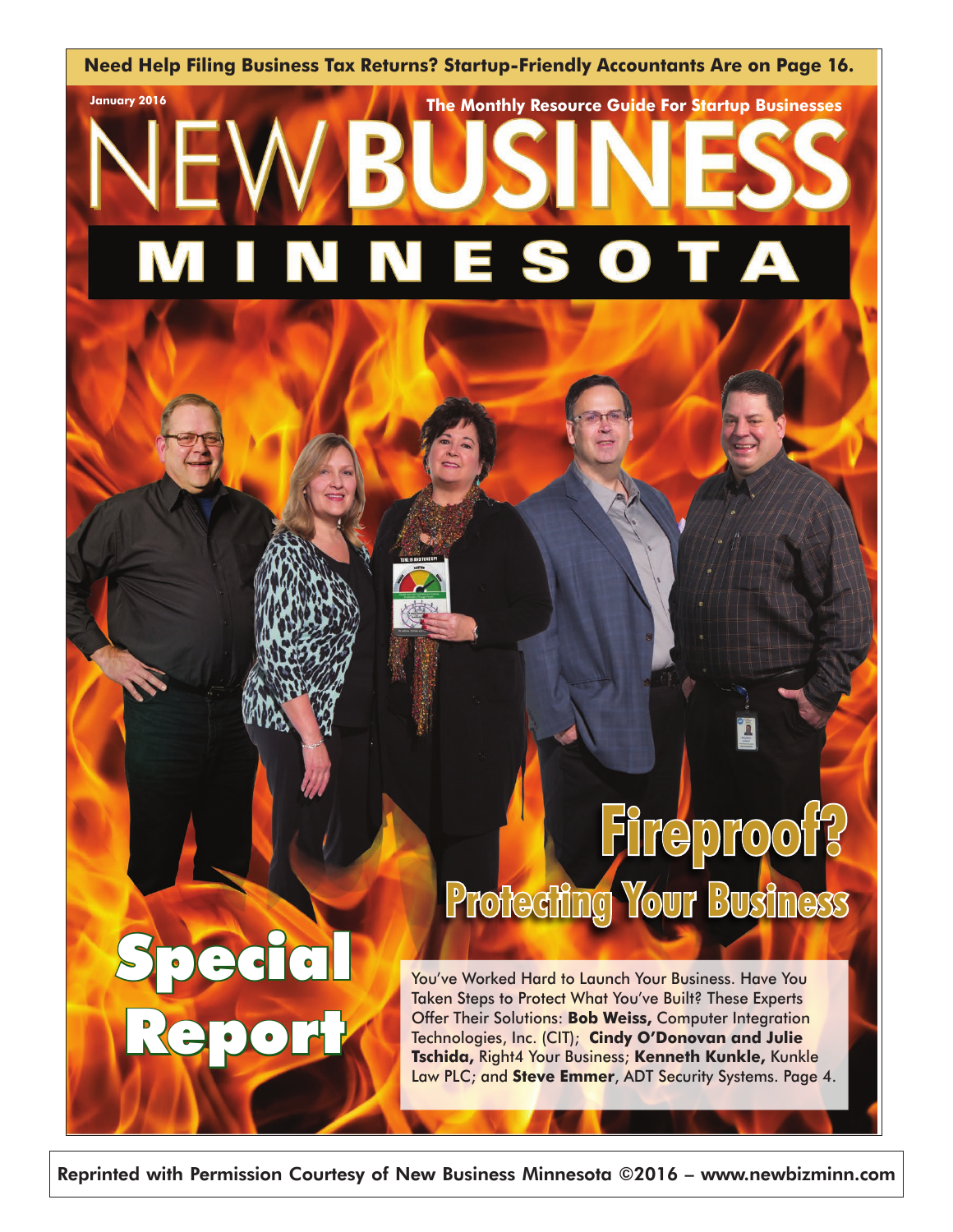## **Cyber Criminals Put Every Business at Risk**

### **Protecting Your Computers, Network Requires Defensive Measures and Well-Trained Employee.**

#### **By Bob Weiss**

*Computer Integration Technologies, Inc. (CIT)*

**Hackers, code crackers and cyber criminals** of all stripes want your data. More precisely, they want to make money off your data, either by gaining access to your financial resources or of all stripes want your data. More precisely, they want to make money off your data, either by gaining access to your financial resources or selling it to other crooks in online markets.

The urgency and need to protect your office computer, laptop and home computer has never been greater. Last year, the cost of cybercrimes of all kinds in the U.S. was in excess of \$400 billion. It is a very profitable line of work that is constantly evolving and expanding.

As the senior cyber security engineer with Computer Integration Technologies (CIT), which provides IT solution for businesses of all sizes, I've been in the thick of this battle, helping companies implement software, hardware and training solutions.

This is a problem that you need to continually address both for your business and for your home.

**Email Is Weak Link**

Most people have reasonably good security in place from a perimeter standpoint. Most computers have firewalls and have malware/virus protection running programs like Norton Antivirus and Spyware Removal that does regular scans and is updated frequently.

Although firewalls do a good job of preventing attacks from the outside, they aren't the weak link.

Of all successful breaches, 95 percent start as an email. Most of them gain access because someone lets them in with a simple click.

That's how the now infamous data breach at Target happened. The corporation had the most sophisticated cyber security measures in place, making a successful assault nearly impossible.

But that that level of security didn't extend to the ranks of their suppliers. The breach was successful because of an email sent to an HVAC vendor in Ohio who was tricked into providing passwords needed to get past Target's firewall and onto its network where they could do almost anything they wanted.

The lesson you should take from security breaches like Target's is that you are only as secure as your least secure vendor or supplier and your least attentive employee. Or you, yourself.

Most small business owners don't think they're

likely targets because they are small. But small companies are being targeted because they are often the easiest way to break into a bigger, better protected company.

**Phishing**

Phishing is one of the most common techniques for gaining access. An email arrives looking like it came from a major bank or shipping company. It has their logo, their fonts and looks like the real deal.

The email says there is a problem with an account and they have to take action. A link is provided, but it takes them to a fake login page where the unsuspecting person gives up their password.

Another approach is to have an email with an attachment – often a pdf file – that has malicious program embedded in it. When you open it, the program launches, giving them remote access to your computer. They can see everything you're doing. And they can run the computer just as if they were sitting in front of it.

If you receive a suspicious email, leave it alone. If you're not sure, send it to www.virustotal.com. It is a great free service that detects viruses, worms, trojans and all kinds of malware.

It's important to understand the end game of the cyber criminals. They all want data. It doesn't matter if you don't think you have anything of value, all data has a value to them.

One bad guy may only collect user IDs and passwords and sell that to another bad guy who has a different goal. **Passwords**

Using hugely powerful computers to grind away at all possible password combinations, they break yours down